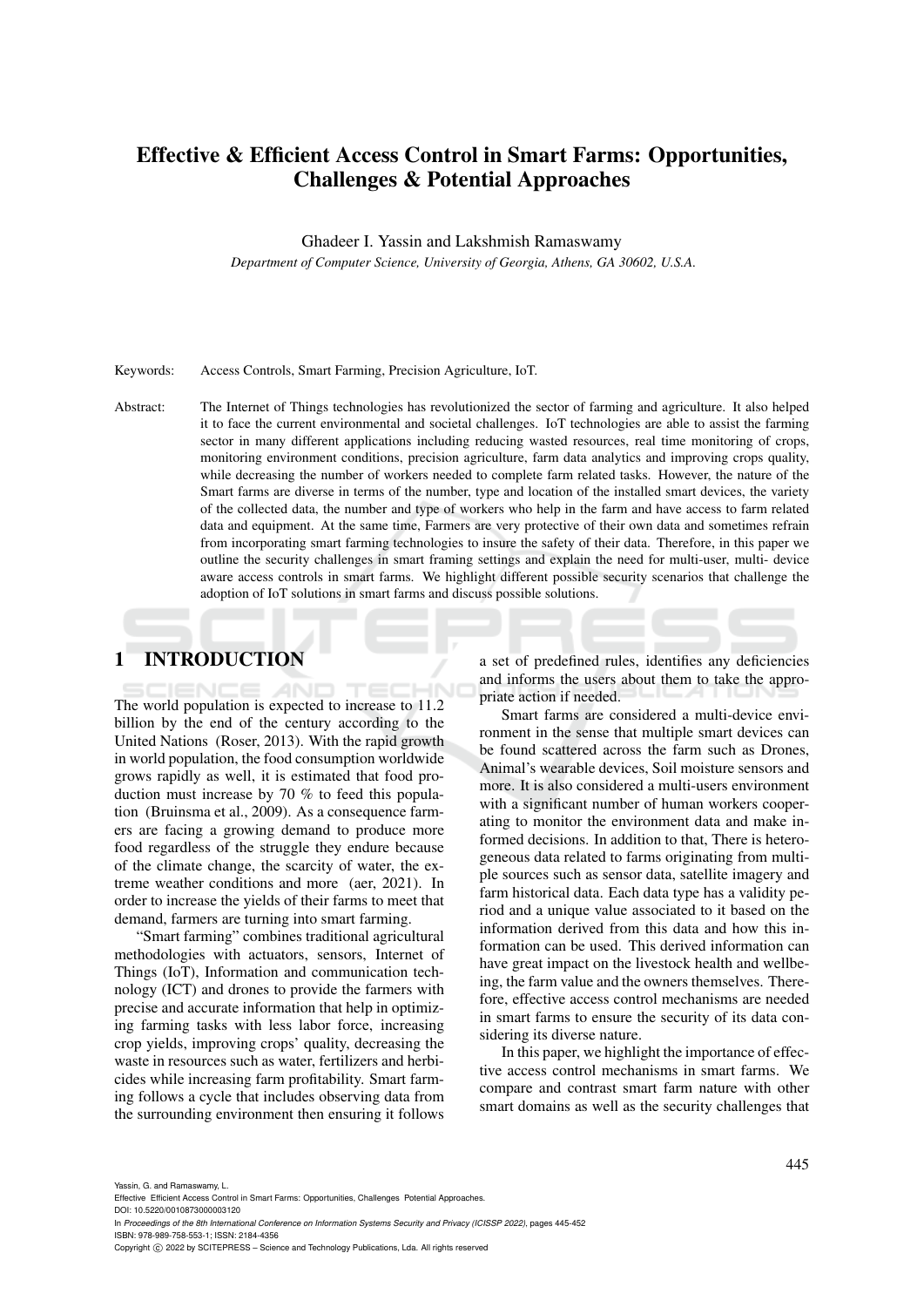face smart farms. We discuss which access control mechanisms could be suitable for the smart farm system and discuss some potential solutions and approaches.

## 2 BACKGROUND INFORMATION

## 2.1 Smart Farm

A Smart Farm in its simplest form is a combination of computing devices, machine learning (ML), artificial intelligence (AI) and humans integrated into an information driven system that is capable, knowledgeable and a real time-decision maker, therefore," a Smart System". Smart farm's sensors and equipment have a predefined function related to the farm that can be as simple as collecting temperature data or as complicated as harvesting ripened crops and leaving unripened ones behind.

Figure 1 Shows the different entities in smart farms and the interaction that takes place among them. Different sensors collect huge amounts of farm-related data and are connected to gateway devices that perform preprocessing steps such as filtering and analyzing the collected data and transfer only the necessary data to the cloud services where it can be further processed and stored then presented to the user through suitable interfaces.

HNC

### 2.2 Smart Systems

IoT technology and its applications are currently used in multiple smart systems such as smart homes that contain multiple IoT devices connected together and to the internet through a communication protocol and are controlled, accessed and monitored remotely using a mobile application or voice commands issued to a smart assistant. In addition, smart health care refers to completely autonomous and connected healthcare solutions provided for patients along with feedback from doctors. Smart Cities, on the other hand, refers to any city that utilizes modern technologies to convert conventional city's entities into an autonomous entity and consists of a collection of smart services such as city lighting, emergency services, traffic management, water management etc.

#### 2.3 Data Sources & Analytics

Smart farms are majorly driven by data and its analytics. Sensors detect changes and collect data about their environment. While actuators introduce change



Figure 1: Different Smart Farm Entities' Interaction.

to its environment based on the sensor's collected data. This is a real time process that is mostly automated. There are major domains in smart farms that use the heterogeneous data collected by sensors and apply them in different applications that are capable of providing the farmers with the most accurate analytics to help them improve farm productivity and decrease human interventions as shown in Figure 2.

Precision Farming: Achieved through multiple monitoring and controlling applications including continuous weather monitoring, Crop's health monitoring and Soil analysis which is one of the most important applications of precision farming that helps to easily decide the best type of crops to plant in the soil, the best timing to start sowing etc.

Precision Livestock: Achieved by providing livestock with different monitoring sensors and veterinary wearable devices to continuously detect, analyze and transmit data related to the animal's health and location.

Smart Greenhouse: Enables planting different types of plants anytime of the year regardless of the weather conditions by precisely monitoring and controlling its climate.

### 2.4 Access Control Policies

Access control refers to processing every request to the system's data and resources, then deciding whether it should be denied or granted. Access controls identify users through verifying their login credentials and then grant them the appropriate access level that is associated with their authenticated credentials.

There are different access control policies that can be used in smart systems based on its requirements including the "RBAC" model that manages the access to the different resources based on hierarchical rights and permissions assigned to various roles. "ABAC" model, on the other hand, shifts from the list of roles to a list of attributes and contextual factors by evaluating requests against the requester's attributes, the required action, and the context. "MAC" model lim-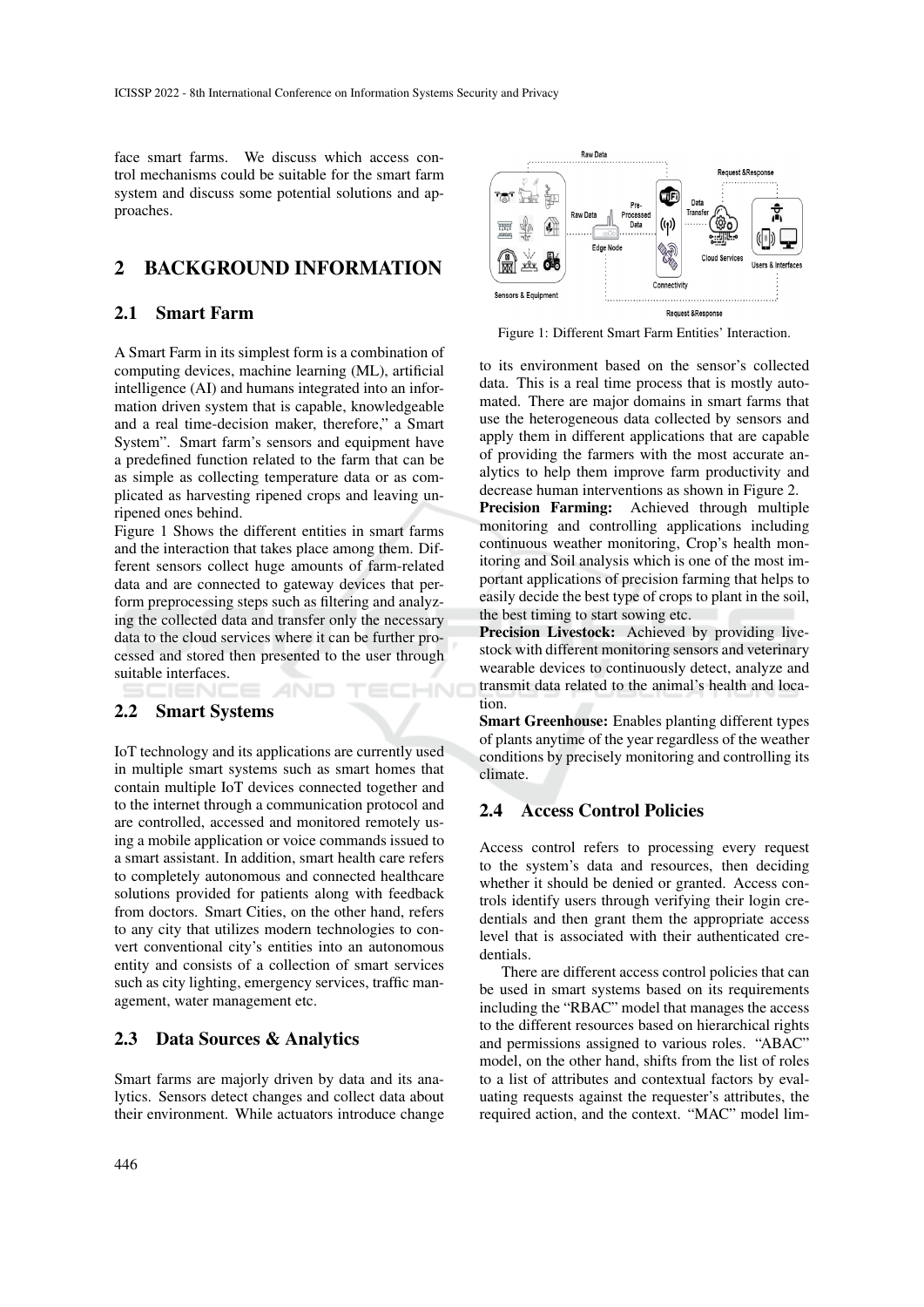

Figure 2: Main Smart Farms' Domains, Applications, Data & Data sources.

its access to system resources based on its sensitivity and the user's authorization to access a resource with that specified sensitivity. "TBAC" enables placing restrictions on the access to resources and its data on the basis of particular time of the day or particular days of a week. Finally, "LBAC" restricts the access to resources based on the location of the user so that the users can access the resource only if they are physically present in the predefined location.

# 3 MOTIVATION

Many farming systems use insufficient access controls and new smart farming related projects do not consider using them. (De Araujo Zanella et al., 2020). On the other hand, smart farms have a unique nature that requires specialized access control solutions.

## 3.1 Comparing Smart Farms with Other Smart Systems

There is a wide range of differences and similarities between Smart farms and other Smart systems as shown in Table 1. These differences indicate that security-related countermeasures applied to other Smart systems are not suitable for Smart Farms.

Stakeholders & Security Awareness: In smart farms, The stakeholders range is very wide and the system is very dynamic as the owners usually hire different workers based on the farming season or the scalability of their farm. The stakeholders have different levels of security awareness. Owners are more aware about security since their main goal is to protect their data as it directly affects their profitability if it were to be stolen or leaked to a rival. However,

other stakeholders usually have much less awareness about security and might not be concerned about it since it does not directly affect their profit.

Similar to Smart Farms, The stakeholders range in Smart Cities and Smart Healthcare is wide. However, they are usually provided with technical security training on how to protect their data. Those Systems are less dynamic than smart farms as the stakeholders are hired by the government and their change is much less frequent when compared to smart farms.

Data Security: Smart Farming security systems are in their infancy. Very little efforts are being taken to ensure the security of farm data. In addition, farms are mostly self-financed by their owners who do not have enough finance to implement enough security measures. Smart Homes are also self-financed systems but their security measures might not be as costly as Smart Farms and therefore its owner can easily support it. Other systems such as smart healthcare and smart cities are supported by many organizations and a lot of investment is being offered to them.

## 3.2 Data Validity

Farm data originates from various sources such as sensor's data, satellite data or historical data. Each type of the data has its own validity period; whenever passed, the data is deemed useless. The validity periods range from long validity such as the yearly planted crops in the field to seasonal validity such as season's weather data to short term validity such as soil moisture data that are acted upon immediately. Therefore, the data should be stored and protected during its validity period and erased otherwise. For example, whenever a livestock animal is sold or sent to a slaughterhouse, its data becomes unnecessary to store and therefore should be deleted immedi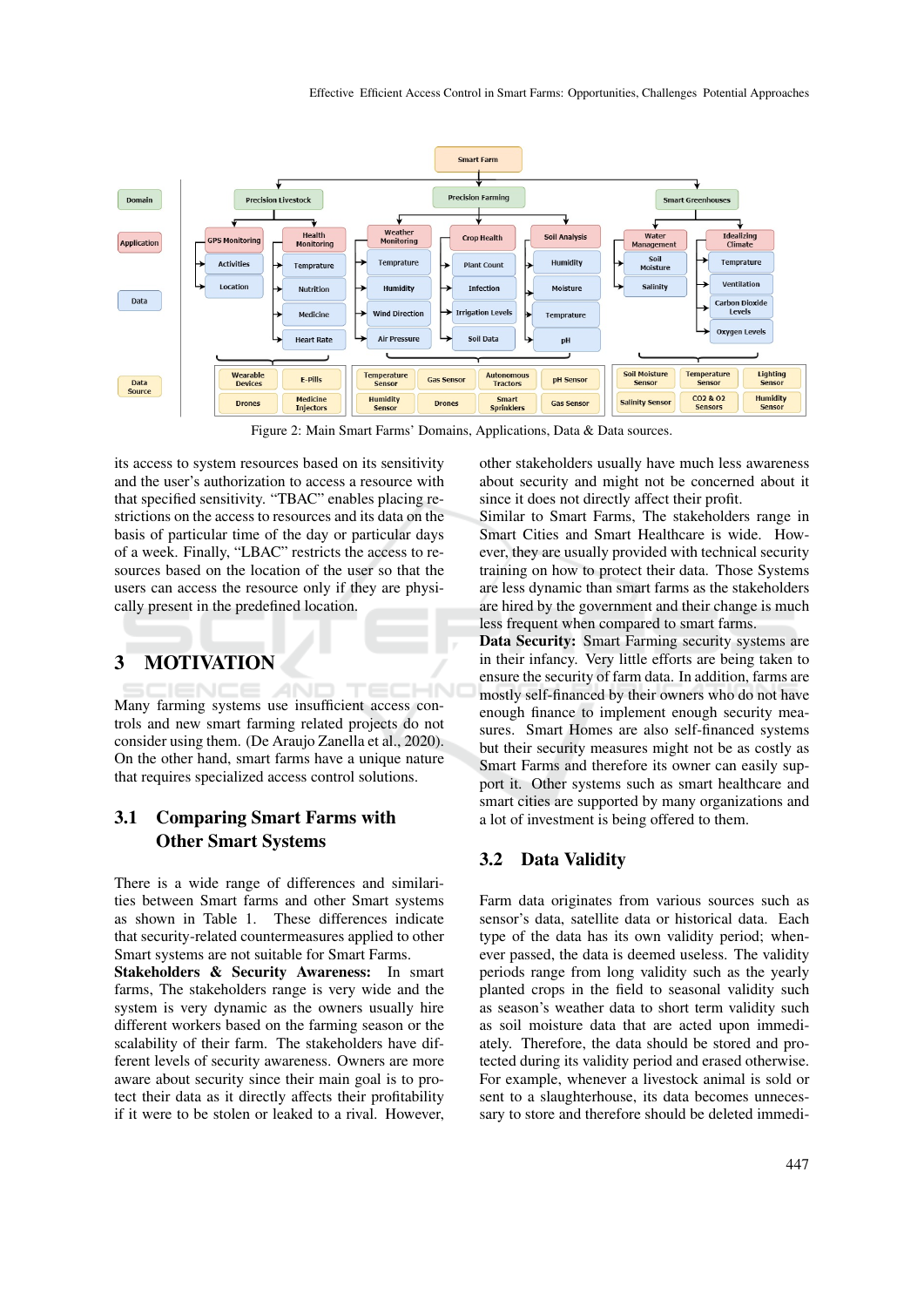ately while soil data should be deleted once it is analyzed and provided to the farmer etc.

### 3.3 Farm Ownership

Farms can be owned, rented and operated by different types of owners (Bigelow et al., 2016), (Bigelow, 2019) such as families, non-operator landlords, operator landlords, cooperatives etc.

Family Farms: In family farms, the decision makers are typically the owners of the equity and the assets who usually assign predefined tasks to the other family members. However, a lot of conflicts happen between the family members. Therefore, the family holds a broad meeting to discuss members' roles and responsibilities and negotiate their demands. Therefore, it would be beneficial to propose access control mechanisms that support the negotiations of roles and demands and ensure they are enforced.

Rental Farms: The operator landlords of rented farms usually have conflicts with the tenants due to their involvement in farm decisions as both of them combine their own resources to produce the required farm commodities. Typically, they negotiate their terms and create a farm lease contract describing their agreement that covers the amount of fertilizers that will be used, the time when a specific equipment will be used, the time when the field will be harvested etc. However, the conflicts happen due to the unawareness of the landlord about certain circumstances that affect the execution of the agreement. Therefore, granting access of the farm data to landlords based on a predefined role and agreement will keep them more aware of circumstances and thus eliminate such conflicts.

Partnership Farms: Partners and cooperatives have conflicts over the share of each partner; some farm assets such as livestock or crops might belong to one partner only. Those assets and their related data shouldn't be accessible by the other partners as they are out of the scope of the partnership. Therefore, access controls should be flexible enough to suit assets' data accessibility based on such cases.

## 3.4 Participants' Profiles

Figure 3 assumes the different in-farm and outsidefarm access attempts to different smart devices and sensors. The figure shows 8 different individuals interacting with the smart farm based on their assigned tasks. Both workers A and B are responsible for field sowing and irrigation. Therefore, they have access to plant data and soil data. Worker C is the only worker permitted to monitor the autonomous tractor. Therefore, its accessibility is granted only to him and he is

restricted from accessing any other equipment or data in the farm system. On the other hand, Worker D is granted accessibility to the drone when he is present inside the field and is denied accessibility otherwise. Other individuals such as the veterinarian and worker G are involved in occasional animal health monitoring and therefore do not need continuous access to the animal data.

Temporary Labor: It is common to hire temporary labor at the time of harvesting or sowing. The main problem that faces the farm owner with temporary labor are the trust issues. Those workers are mostly coming to work in the farm for the first time and are not trusted as other permanent workers and they might abuse farm related data by uncovering them to a rival or by disrupting the system by modifying sensor's parameters causing it to perform unnecessary actions that leads to profit losses. The accessibility granted to temporary workers should be limited and end by the time their hiring period ends to ensure they will not be able to abuse the system in any form once they are no longer hired.

Labor Working on Multiple Farms: Some workers work in two or more different farms simultaneously. Through those workers, a farm rivalry or a competitor might gain access or insight to the farm data and could use it to develop competing crops to increase their profitability. The data about the owners' farm practices can also be used against them for regulatory enforcement purposes. Therefore, farm owners should decide which and when their data is accessed by workers. For example, owners may choose to automatically notify the worker to turn on/off an irrigation system without receiving soil moisture data from soil sensors. They also may want to limit workers from accessing data outside the daily working hours or to prevent them from receiving full farm's history data. Other Participants: The range of farm participants is not limited only to farm workers and owners but it also includes government officials, technicians, academic researchers, veterinarians etc. Therefore, The farm owners should be able to control accessibility to their own resources based on what they believe is protecting its security.

## 3.5 Livestock

Security of livestock's data is often neglected as it is not classified as personal data and hence very little attention is paid to its security. However, Livestock data is a very precious part of farm data.

Livestock Location Data: Livestock location data is continuously collected by GPS-powered wearable devices and drones. This data is used to track the ani-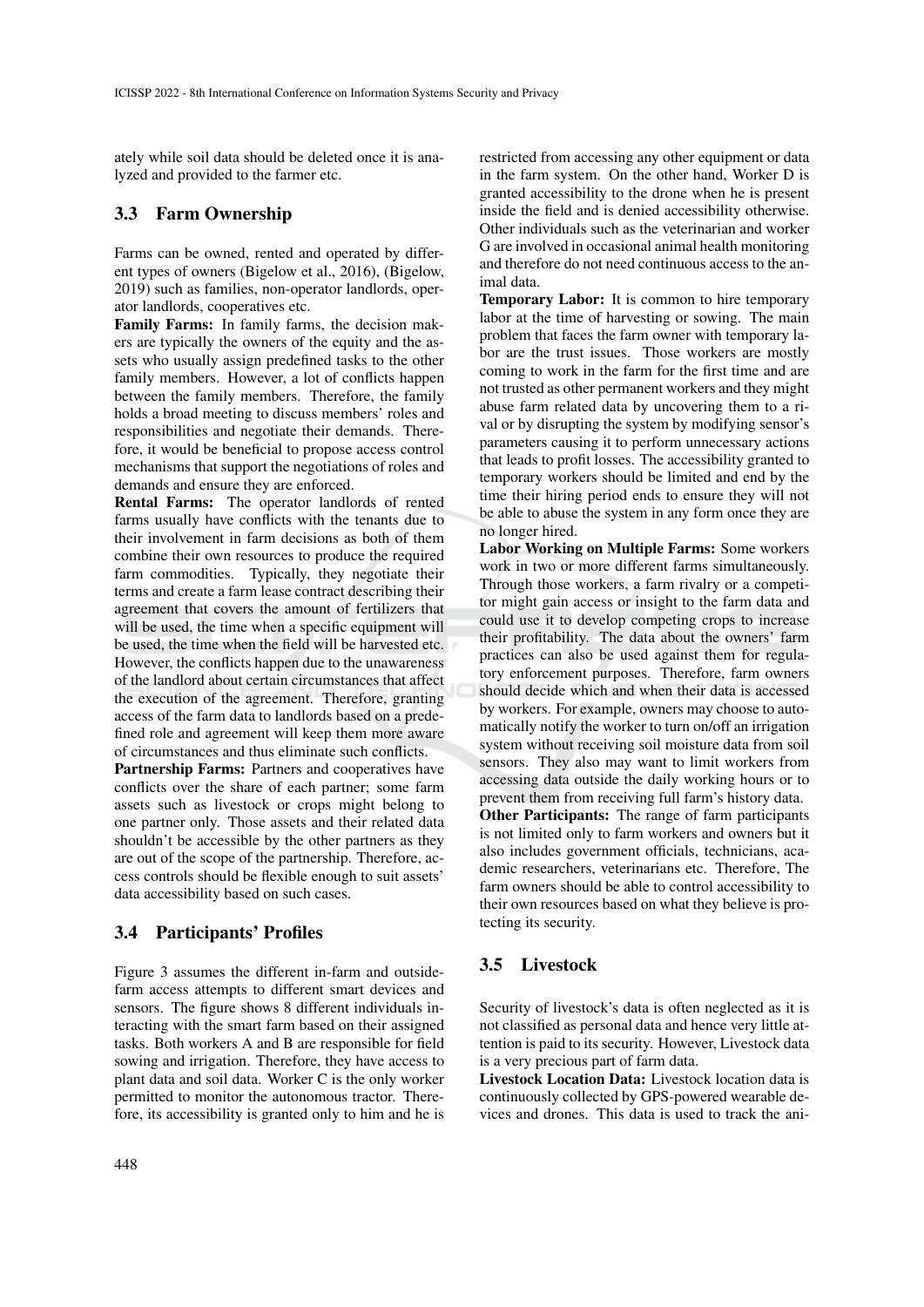|                           | <b>Smart Farms</b> | <b>Smart Cities</b> | <b>Smart Healthcare</b> | <b>Smart Homes</b> |
|---------------------------|--------------------|---------------------|-------------------------|--------------------|
| Stakeholders' Range       | Wide               | Wide                | Wide                    | Small              |
| <b>Security Awareness</b> | Lacked             | High                | High                    | Medium             |
| <b>System Dynamism</b>    | High               | Low                 | Low                     | Non                |
| Devices Power             | Low                | High                | High                    | High               |
| Device location           | Outdoor            | Hybrid              | Indoor                  | Indoor             |
| Maintenance Frequency     | Low                | High                | High                    | Low                |
| <b>Security Measures</b>  | Weak               | Strong              | Strong                  | Medium             |
| Connectivity              | Unstable           | Stable              | Stable                  | Stable             |
| Financed By               | <b>Self</b>        | Organizations       | Organizations           | Self               |

Table 1: Differences and Similarities between Different Smart Systems.

mals when it is left to feed in open areas. However, If adversaries or some untrustworthy workers were incorrectly permitted access to only one animal location data, they can plan to steal the animal and compromise the safety of the whole herd.

Livestock Health Data: It is the most crucial part of the livestock collected data and greatly influences its market prices. Therefore, purchasers can be granted access to the animal's data in order to make an informed decision. General live-stock's data such as previous health conditions might be used to negotiate the offered prices with the owner. In addition, accessibility to the full herd data can lead to inferring information about herd size and value. Therefore, the accessibility should be very limited and only temporary during the purchasing process.

Veterinarians & Assistants: Some veterinarians work with different farms in the same area and can easily anticipate health issues breaking out in that area through monitoring and combining livestock health data from different farms. They can take advantage of such knowledge to propagate exaggerated news about infectious spread and influence the livestock market price and consequently make profit themselves by investing in livestock. Beside that, the assistants and nurses working in the veterinarian's office access livestock health data to prepare health summaries or to assign periodic timing for vaccination. In this case, they should be granted a lower level of accessibility to the data or to be granted accessibility only upon request. Critical Data: When treating livestock with medications, it is very important to use the appropri-

ate dosage which is generally determined in relation to the animal's weight. Overdosing can cause death while underdosing may lead to drug resistance. Therefore, such data should be secured to prevent adversaries from harming the livestock .

Livestock Environment: The environment where the animals are kept is monitored with different types of sensors to prevent animal sickness and death. If a rivalry gained accessibility to these sensors, they could



make adverse conditions inside the barns to affect the yield of the animals or make them sick.

#### 3.6 Smart Equipment

Smart farming depends heavily on a large number of smart equipment with various security related aspects that need controlled access control policies.

Leasing, Lending & Borrowing: Smart farm equipment are very expensive. Therefore, farmers turn to leasing them. However, leased equipment can collect sensitive crop yield data, fertilization's application rates, field conditions etc. This data can infer the financial position of the farm and also affect the selling prices of crops. Therefore, leased equipment should be subject to access control negotiations between the farmer and the leasing company. Some farmers also tend to lend and borrow equipment from neighboring farms. Therefore, both farm's data can be combined to infer information about crop health in the area and animal disease outbreaks. Therefore there should be specific access control mechanisms to ensure that the lender and the borrower of the equipment do not obtain data about each other's farms. This can be achieved through policies that ensure data collection is restricted by the location of the equipment as well as the time of the use.

Equipment Repairs: Some companies such as John Deere had made it illegal to repair their farm tractor (Horton and Kirchmeier, 2020). And in case of the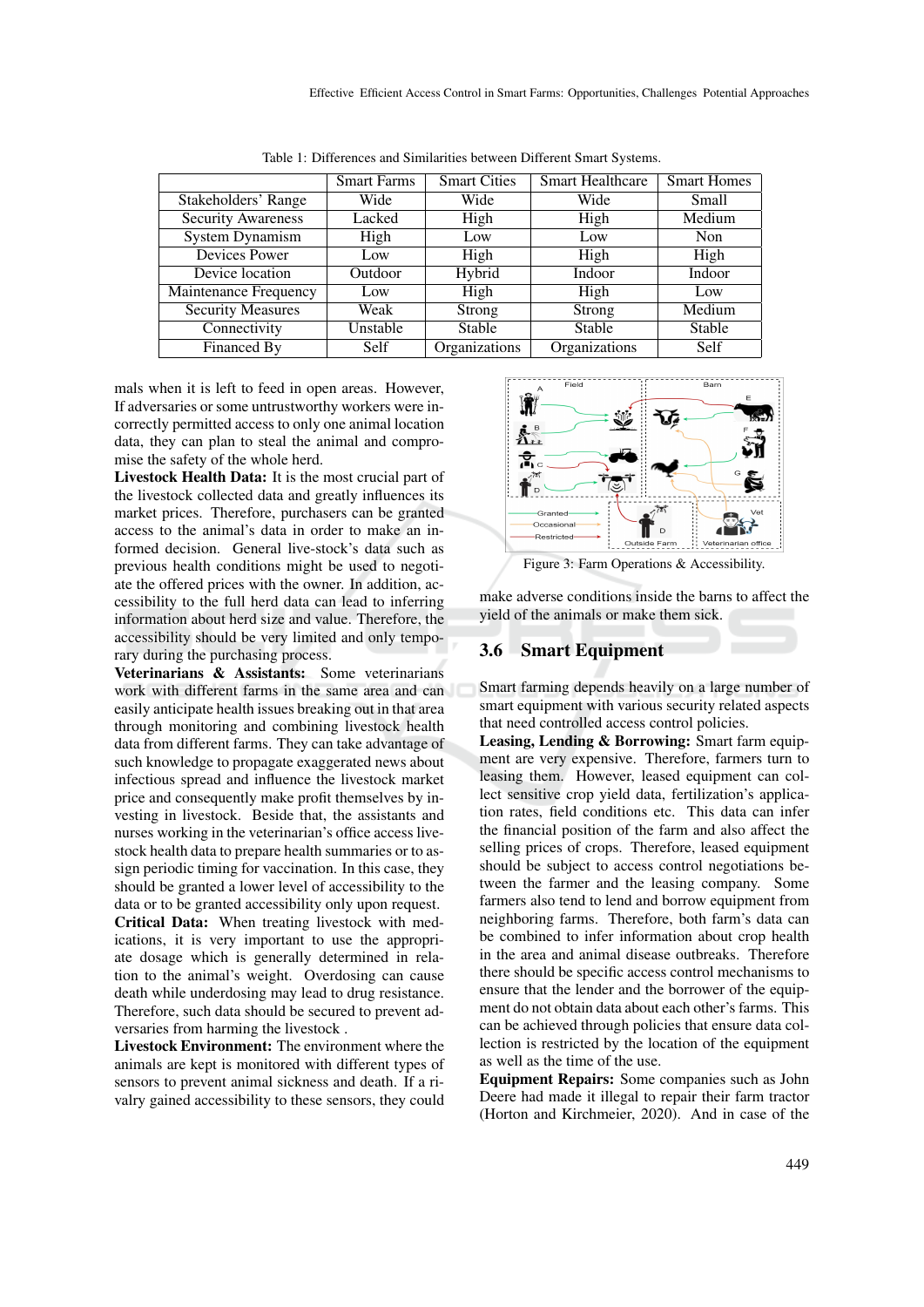tractor malfunction, the farmer will be forced to repair the tractor at the company which will possibly need access to the tractor sensors and data to identify the source of the malfunction. In this case, the farmer should be dynamically notified of any attempted access to his equipment's data through access control requests and to have power to accept or deny such requests.

Specialized Equipment: Some equipment such as drones can collect a huge amount of data about the food production process, location of critical infrastructure, footage of workers and livestock etc. Those drones might be incorporated from other traditional IoT sectors such as the military sector. This sector's drones are capable of monitoring and identifying their users and tracking their performance and can compromise the security of the whole smart farm system.

Critical Data: The pH levels are very critical to the health of the crops. only specific levels allow the nutrients to be more available and effectively absorbed by the plants. Any tamper of these levels can lead to deficiencies in plant nutrients or plant toxitization if it was not corrected by farmers. It can be corrected by adjusting the ammonium supply levels. If adversaries get insight to this critical type of data, they can plan a physical attack that aims to temper the pH level with required levels of ammonium that ensure that the crops will be damaged.

# 4 RESEARCH QUESTIONS

There are multiple access control policies that can be applied to smart settings in general as discussed in section 2.4. However, Identifying which of these policies are relevant to smart farms and can be practically applied to it might be tricky. Therefore, we discuss some of the questions that are critical for determining the best access control mechanism that suits farms.

CHNO

#### 1. Are the Policies based on Devices or Capabilities?

Current access control policies implementations in other smart systems are mostly device-based. That means that the access is either granted or denied per the device itself. However, this implementation is not flexible enough to capture the access control desires that the farmers may think of to protect their data. Therefore, the policies shouldn't be simplified for device control only but rather it should be expanded to involve its capability as well. This is driven by our observation that the majority of smart farm devices combine multiple capabilities with different sensitivities in a single device. For example, Drones are capable of tracking livestock and spraying fields. The

sensitivity of livestock tracking might be higher than spraying fields from the farmers point of view. While other capabilities such as erasing sensor's data is very critical and might not be granted to any of the stakeholders. Therefore, a capability-centric model should be designed where the capabilities that can be performed over each smart device can be defined.

#### 2. Which Contextual Factors Affect the Policies?

Some contextual factors might be essential to consider with access control policies such as:

Location of the Devices: Ensures that certain devices' capabilities are used with devices in certain locations.

Location of the Stakeholders: Ensure that stakeholders are restricted from using certain capabilities unless they are connected to the farm network.

Time of Use: Is important especially for tasks that should be timed in advance.

Presence of Others: Is important for some capabilities that require supervision from others.

#### 3. Should Policies Vary based on the Roles?

Since there are many roles assigned to different individuals inside the farm, those roles must play an important factor when deciding the suitable access control policies. For instance, the owner's role differs from a regular worker's role and therefore the individual with the owner role should be able to express access controls over the individual with a regular worker role. Also, a returning temporary worker might be more trusted than a new temporary worker and therefore can be assigned a role with more flexible access controls in the farm system.

#### 4. What happens when Access Controls Fail?

There are consequences for system malfunctions related to access controls including:

False Acceptance: This type of malfunction refers to granting accessibility to some individual who was originally intended to be denied it. The severity of this malfunction depends on who was allowed incorrect access control. For example, a mild false acceptance might be caused by allowing co-owners access to a capability they don't need. A more severe case would happen if a temporary worker was falsely allowed access to a critical capability such as deleting sensor's data. The severest form would be granting access to a 3rd party individual such as a farm rival.

False Rejection: This type of malfunction refers to denying accessibility to some individual who was originally intended to be granted it. The severity of this type of malfunction might be less problematic than the false acceptance malfunction. However, it might disrupt essential work schedules and cause losses of profits.

Continuous Accessibility: This failure comes in the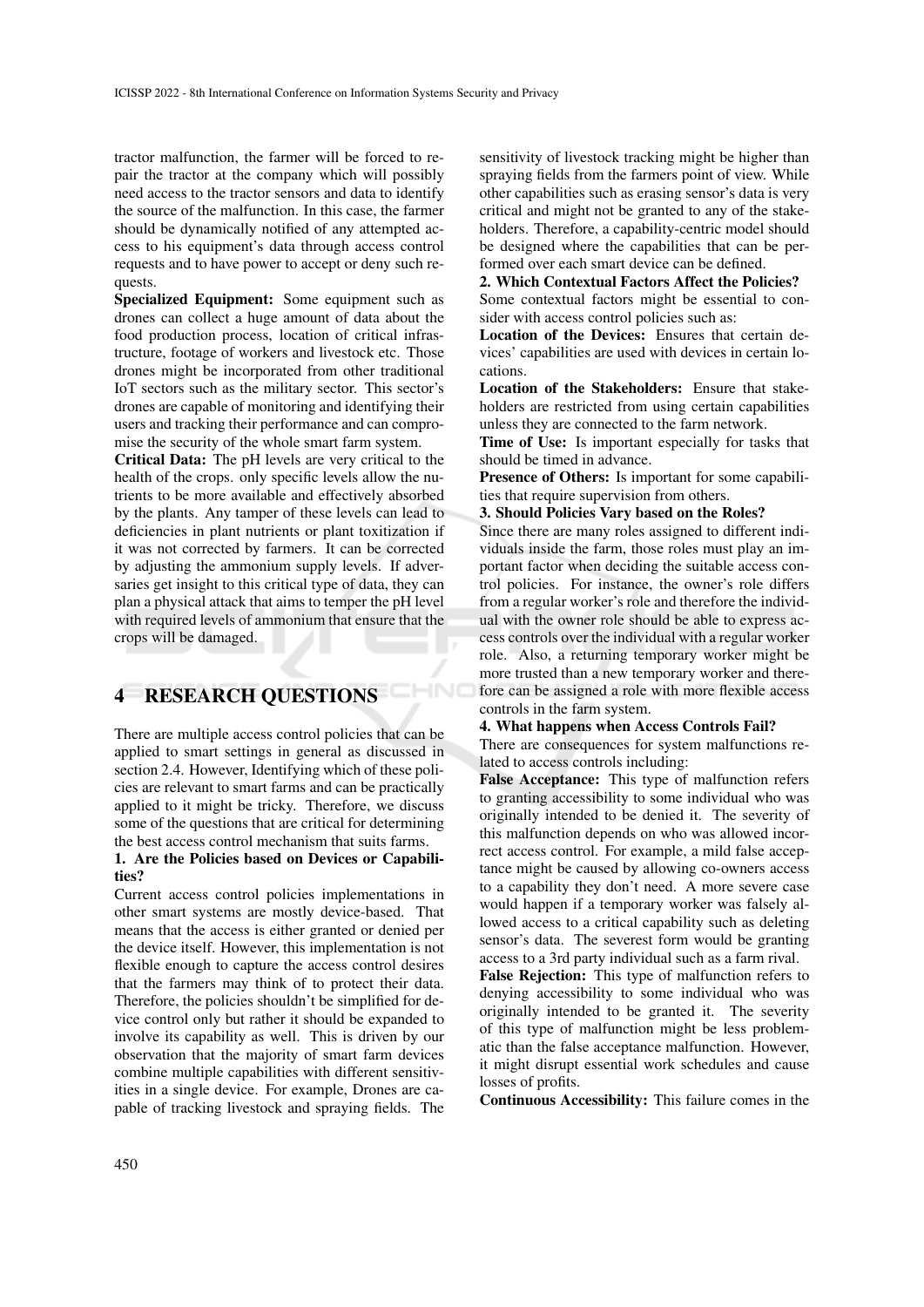form of granting continuous accessibility to individuals who were supposed to access the system for a specific period of time. Therefore, a policy expiration option should be provided to allow only temporary access for data and devices for as long as needed and to revoke that access automatically once that period ends in order to avoid any undesired accessibility.

#### 5. How to Design Default Policies?

The process of assigning policies can be simplified through default policies such as:

Default Accept: That can be provided in a very cautious manner to the most trusted roles over some prespecified capabilities. It can also be provided over minor capabilities or data that are considered risk-free.

Default Deny: Should be implemented over critical capabilities such as erasing sensitive data and any administrative capabilities such as adding and removing users and devices to the system.

# 5 DISCUSSION & POTENTIAL APPROACHES

Reflecting on the research questions, Different Access control policies can be used in smart farm systems. Role-Based Access Control "RBAC": This model can be used to ensure that stakeholders have access only to the resources they need to complete their jobs. The accessibility can be restricted based on the individual's assigned role as roles can determine the permissions granted to each individual and ensure that no individual can perform higher level operations on farm resources. Hierarchy of the roles allows specific roles to inherit permissions from other roles. This will benefit the higher level roles such as Owners-role to share the responsibility of adding new users to the system, assigning access policies for them and adding or removing smart devices from the system etc.

The different roles that can be implemented in Smart farm system includes: Owner, veterinarian, veterinarian assistant, temporary field worker, regular field worker, purchaser etc. As hierarchy suggests, the role of temporary field worker can inherit some access controls and permissions from the regular field worker role etc.

However, Hierarchical roles might be a major cause of conflicts between stakeholders when they have conflicting access control demands over system resources. Therefore, resolving this kind of conflict should be achieved automatically. The smart system should be aware and able to identify conflicts and resolve them based on the priority of each role in the hierarchical level.

As per the contextual factors that affect access control

policies both LBAC and TBAC models can capture the majority of them.

Location-Based Access Control "LBAC": This model can be used to capture the stakeholders' location and determine their accessibility rights based on that location. For example, a drone operator can only operate it when he is connected to the farm network.

Time-Based Access Control "TBAC": This model can be used to ensure that different system resources can be accessed only based on predefined times. For example, a livestock purchasers' access controls to livestock data can be timed in advance to end by the time they make their decision or in another case a regular worker shouldn't access crops data after the working hours.

Attribute-Based Access Control "ABAC": This model can place more limits on the access based on User's attributes, Environment's attributes and Resource's attributes. For Instance, it can be used hierarchically with "RBAC" which can be used first to determine who has access to a resource then "ABAC" determine what they do with the resource based on different attributes.



Figure 4: Creation and Enforcement of Access Control Policies.

As different devices have many capabilities, the capabilities must be incorporated in the process of assigning access control policies. Capabilities reflect more fine-grained access control policies than the perdevice access controls.

Based on our observation of the smart farm nature, we argue that the smart farm access control system should be multi-user, multi-device aware where farmers can express their system requirements through policies. The system must contain main components as follows:

1. Friendly User Interface: The system should have a unified friendly UI for adding/removing users and devices and assigning policies to them.

2. Expressive Policy Language: Whenever the se-